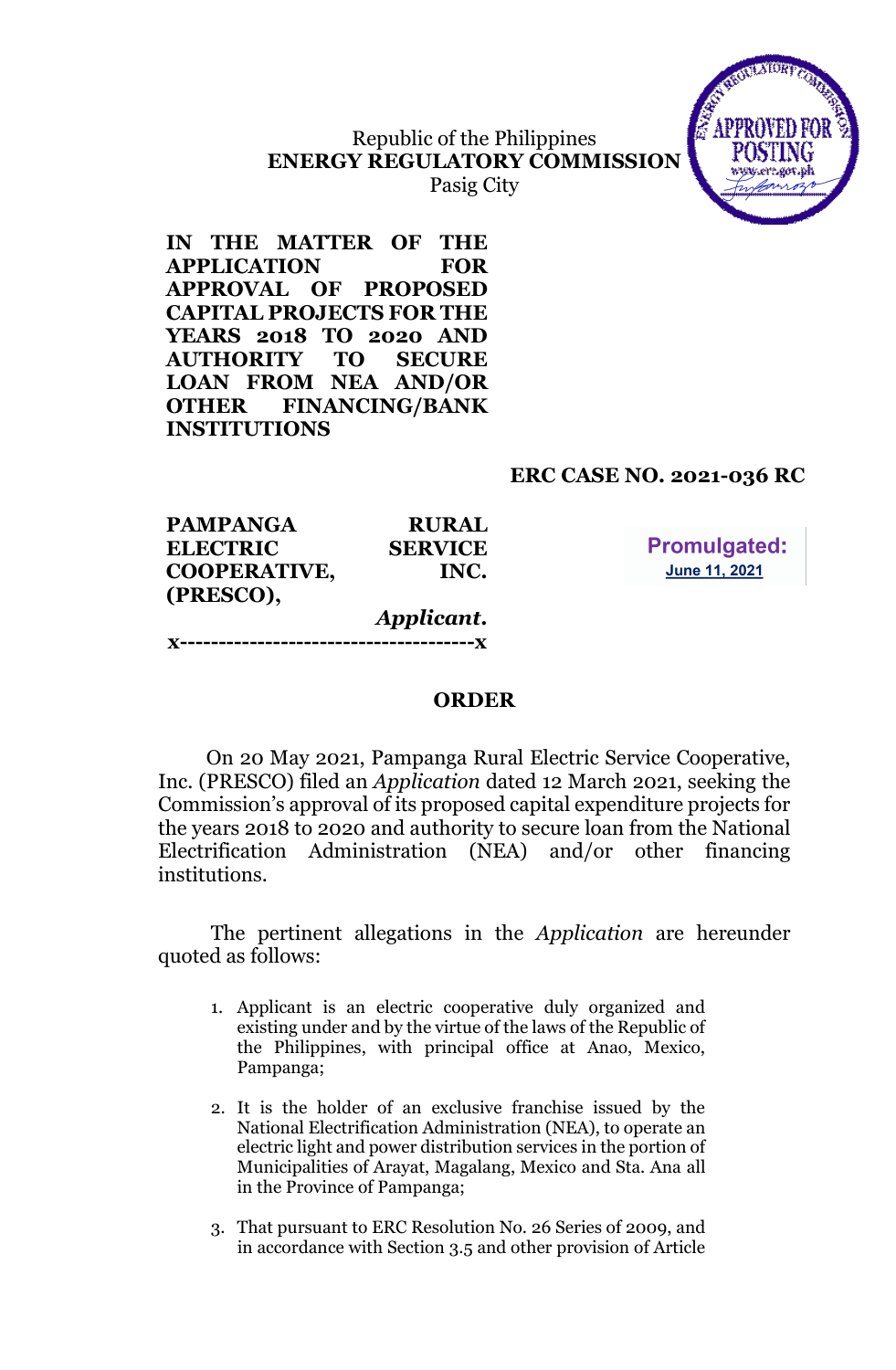## **ERC CASE NO. 2021-036 RC ORDER/ 01 JUNE 2021 PAGE 2 OF 11**

III of the Amended Rules for the Approval of Regulated Entities Capital Expenditures Projects; and likewise in accordance with its mandate to render reliable, adequate and efficient electric service to all its consumer-members on an area coverage basis, herein applicant seeks the authority from this Hon. Commission for the approval of its Three-year Capital Expenditure projects for the years 2018 to 2020, due to the deteriorating condition of old equipment and to acquire various additional equipment to augment old ones, as follows:

|                | <b>NETWORK PROJECTS</b>                                                                              |                    | PROJECT COST (Php)       |               |                          |               |  |
|----------------|------------------------------------------------------------------------------------------------------|--------------------|--------------------------|---------------|--------------------------|---------------|--|
| No.            | <b>Title</b>                                                                                         | <b>Type</b>        | 2018                     | 2019          | 2020                     | <b>Total</b>  |  |
| $\mathbf{1}$   | Relocation of Primary<br>Lines (DPWH Road<br><b>Widening Projects)</b>                               | Safety             |                          | 781,742.36    |                          | 781,742.36    |  |
| $\overline{2}$ | Replacement of Rotten<br>Wood Poles                                                                  | Safety             |                          |               | 889,600.00               | 889,600.00    |  |
| 3              | <b>Uprating of Substation</b>                                                                        | Capacity           | $\overline{\phantom{a}}$ | 36,800,000.00 | $\overline{\phantom{a}}$ | 36,800,000.00 |  |
| $\overline{4}$ | Extension of Primary<br>Lines                                                                        | Capacity           | 578,320.63               | 898,060.89    | $\overline{\phantom{a}}$ | 1,476,381.52  |  |
| 5              | of<br>Construction<br>Additional<br>Feeder<br>(Feeder 4)                                             | Capacity           |                          |               | 7,634,708.73             | 7,634,708.73  |  |
| 6              | Procurement<br>and<br>of<br>Installation<br>Pole<br>Mounted Distribution<br>Transformers             | Capacity           | 1,826,560.00             | 1,532,000.00  | 4,048,000.00             | 7,406,560.00  |  |
| 7              | Replacement<br>of<br>Defective/Busted<br>and<br>Close to Overloading<br>Distribution<br>Transformers | Capacity           | 1,025,540.00             | 1,532,000.00  | 1,903,000.00             | 4,460,540.00  |  |
| 8              | Procurement<br>and<br>Installation of kWHr<br>and<br>Service<br>Meters<br>Drop Wires                 | Capacity           | 4,266,710.00             | 3,663,040.00  | 3,964,002.00             | 11,893,752.00 |  |
| 9              | Procurement<br>of<br>Distribution Poles for<br><b>Buffer Stocks</b>                                  | Reliability        | 1,889,160.00             | 2,034,440.00  | 3,118,100.00             | 7,041,700.00  |  |
| 10             | Procurement of Fault<br>Locator Equipment                                                            | Reliability        |                          | 576,000.00    |                          | 576,000.00    |  |
| 11             | Replacement<br>of<br><b>Defective Meters</b>                                                         | <b>System Loss</b> | 1,820,000.00             | 1,900,750.00  | 1,697,500.00             | 5,418,250.00  |  |
|                | <b>Sub Total</b>                                                                                     |                    | 11,406,290.63            | 49,718,033.25 | 23, 254, 910. 73         | 84,379,234.61 |  |

#### **A. Proposed Network Projects**

*(This space is intentionally left blank.)*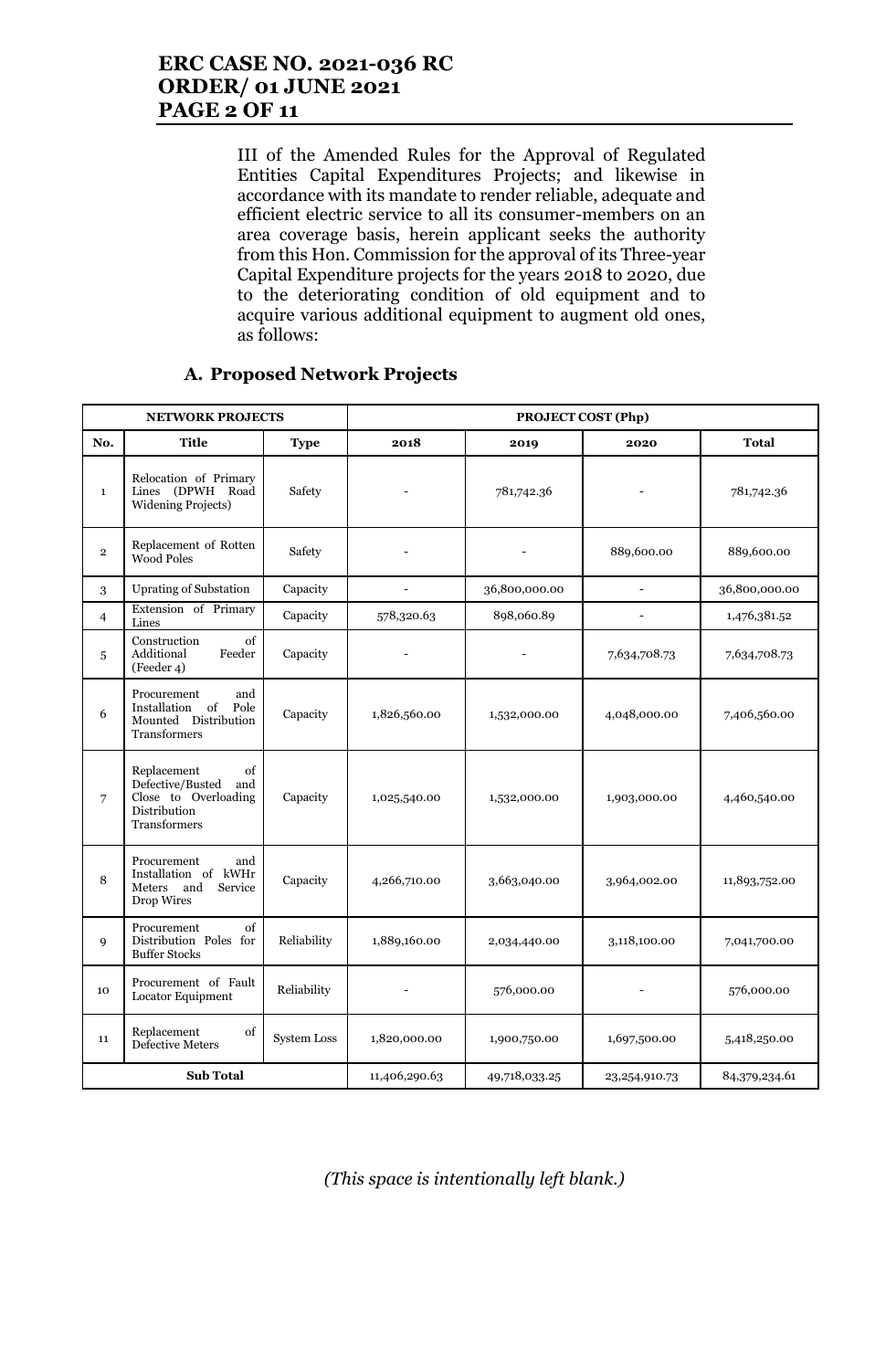# **ERC CASE NO. 2021-036 RC ORDER/ 01 JUNE 2021 PAGE 3 OF 11**

#### **B. Proposed Non-Network Projects**

| <b>NON NETWORK PROJECTS</b> |                                                                                                |                       | <b>PROJECT COST (Php)</b> |            |              |              |
|-----------------------------|------------------------------------------------------------------------------------------------|-----------------------|---------------------------|------------|--------------|--------------|
| No.                         | Title                                                                                          | <b>Type</b>           | 2018                      | 2019       | 2020         | <b>Total</b> |
| 12                          | Procurement of Lineman's<br>Personal<br>Protective<br>Equipment (PPE)                          | Safety                | 27,320.00                 | 94,050.00  | 28,200.00    | 149,570.00   |
| 13                          | of<br>Heavy<br>Procurement<br>Equipment                                                        | Safety                |                           |            | 1,750,000.00 | 1,750,000.00 |
| 14                          | Procurement of Electrical<br>Tools                                                             | Safety                | 45,000.00                 | 85,218.00  | 717,000.00   | 847,218.00   |
| 15                          | of<br>Construction<br>Geographic<br>Interface<br>System Map of PRESCO's<br>Distribution System | Service<br>Efficiency |                           |            | 3,000,000.00 | 3,000,000.00 |
| 16                          | <b>Procurement of Server</b>                                                                   | Service<br>Efficiency |                           |            | 1,090,000.00 | 1,090,000.00 |
|                             | <b>Sub Total</b>                                                                               |                       | 72,320.00                 | 179,268.00 | 6,585,200.00 | 6,836,788.00 |

| <b>Description</b>          | 2018          | 2019          | 2020          | Total         |
|-----------------------------|---------------|---------------|---------------|---------------|
| <b>Total CAPEX Projects</b> | 11,478,610.63 | 49,897,301.25 | 29,840,110.73 | 91,216,022.61 |

4. That in compliance with the guidelines and documentary requirements of this Hon. Commission, applicant herein hereby submits the following documents, as follows:

- ➢ Executive Summary
- ➢ Distribution Planning Process
- ➢ Forecasting
- ➢ Performance Assessment
- ➢ Summary of Identified Problems
- ➢ Goal Setting Prioritization
- ➢ Summary of Proposed Capital Expenditure Projects
- ➢ Financing
- ➢ Indicative Rate Impact of the Project
- $\triangleright$  Details of The Capital Projects
- ➢ Board Resolution approving the Proposed Projects
- ➢ Sworn Statement

#### **PROJECT DESCRIPTION**

5. The components of this Capital Expenditures Project is a continuation of the expansion, rehabilitation and upgrading of various facilities of the electric cooperative for sustainable growth and development in order to render a more reliable and efficient service to all its customers in all its area coverage.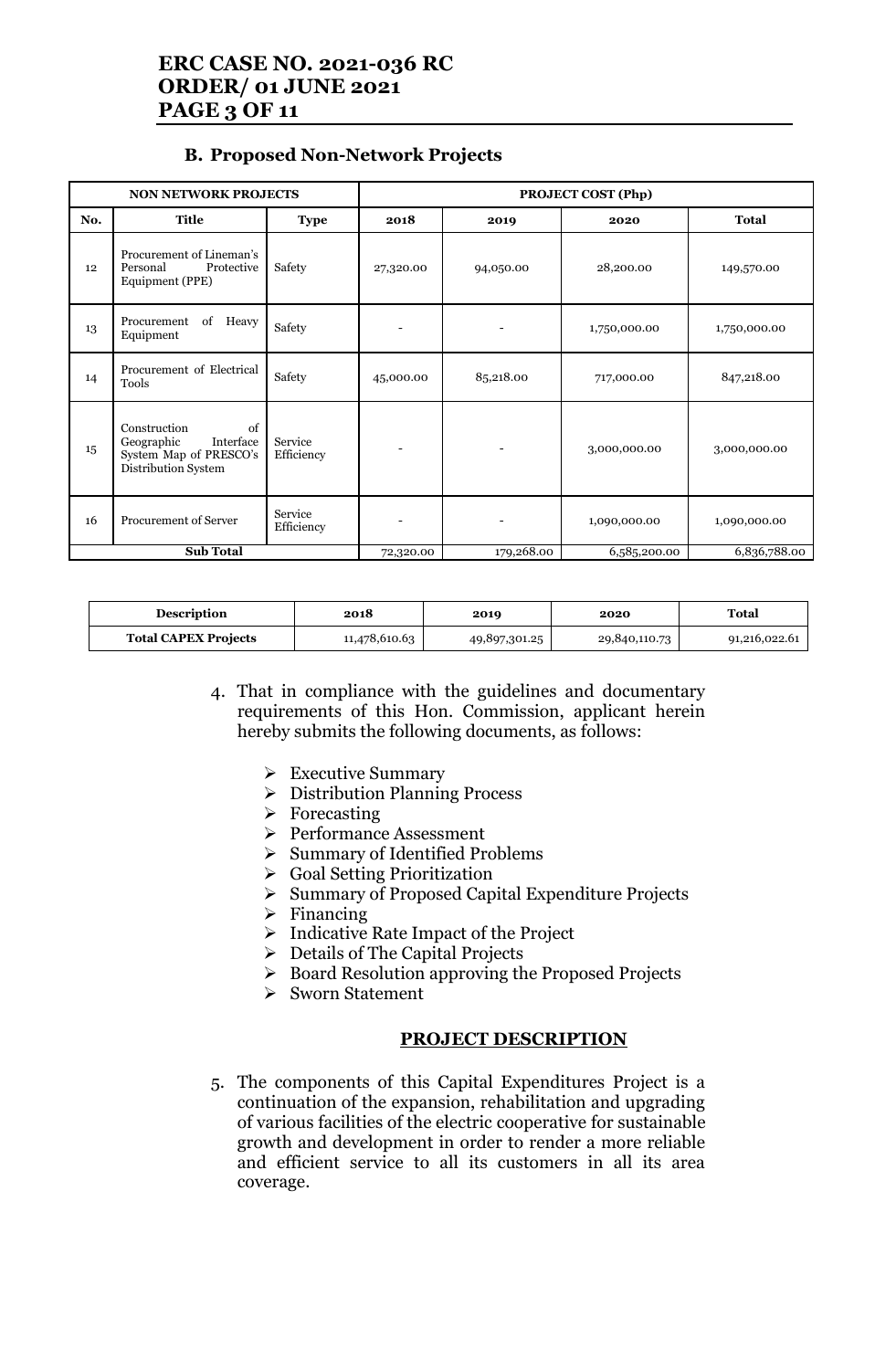#### **BENEFITS**

6. It aims to further enhance the reliability programs geared towards the delivery of a more efficient and satisfying electric service to its member consumers.

#### **FINANCING PLAN & RATE IMPACT**

7. Funding for the acquisition and purchase of technical and non-technical capital expenditures will be taken from the ERC Case No. 2009-079 RC approved rate of Php0.2508/kwh Member's Contribution for Capital Expenditures or the Reinvestment Fund for Sustainable Capital Expenditures (RFSC) based on the projected load growth (conservatively computed based on simulated normal growth rate) of the cooperative and availing loans from NEA and/or other financing/bank institutions. The indicative terms of loans from NEA will be 6% per annum for 10 years. The projects from year 2018 to 2019 are already implemented without availing loans except for the CP-03 project titled: "Uprating of Substation", in which, the funding source comes from loan from Philippine Bank of Communications (PBCOM). In year 2019, 5,520,000.00 Php was released for the mobilization of the project. Last year 2020, 26,801,712.94 Php was released. Aside from the CP-03, CP-12 project titled "Procurement of Heavy Equipment" was also loaned from PBCOM. Also, last year 2020, 1,750,000.00 Php was released for the procurement of the said equipment. Both loaned projects, CP-03 and CP-12 have an interest rate of 2.10% per annum, both loans are payable for 10 years.

| <b>SOURCE OF FUNDS</b>           | <b>TOTAL COST</b><br><b>FINANCED</b> | 2018          | 2019             | 2020          |
|----------------------------------|--------------------------------------|---------------|------------------|---------------|
| <b>RFSC</b>                      | 33,433,728.01                        | 16,722,003.31 | 16,711,724.70    |               |
| <b>NEA</b>                       | 28,090,110.73                        |               | -                | 28,090,110.73 |
| Financing/Banking<br>Institution | 34,071,712.94                        | -             | 5,520,000.00     | 28,551,712.94 |
| <b>Grand Total</b>               | 95,595,551.68                        | 16,722,003.31 | 22, 231, 724. 70 | 56,641,823.67 |

#### **A. ANNUAL COST**

#### **B. ANNUAL AMORTIZATION/FINANCIAL REQUIREMENTS**

| <b>SOURCE OF</b><br><b>FUNDS</b>     | <b>TOTAL COST</b><br><b>FINANCED</b> | 2018          | 2019             | 2020          | <b>REMARKS</b>               |
|--------------------------------------|--------------------------------------|---------------|------------------|---------------|------------------------------|
| <b>RFSC</b>                          | 33,433,728.01                        | 16,722,003.31 | 16,711,724.70    |               |                              |
| <b>NEA</b>                           | 28,090,110.73                        |               |                  | 28,090,110.73 | 6%<br><b>Interest Rate</b>   |
| Banking<br>Financing/<br>Institution | 34,071,712.94                        |               | 5,520,000.00     | 28,551,712.94 | 2.1%<br><b>Interest Rate</b> |
| <b>RFSC</b>                          | 95,595,551.68                        | 16,722,003.31 | 22, 231, 724. 70 | 56,641,823.67 |                              |
| <b>CAPEX</b><br>Approval<br>Fee      |                                      |               |                  |               |                              |
| <b>TOTAL</b>                         | 95,595,551.68                        | 16,722,003.31 | 22, 231, 724. 70 | 56,641,823.67 |                              |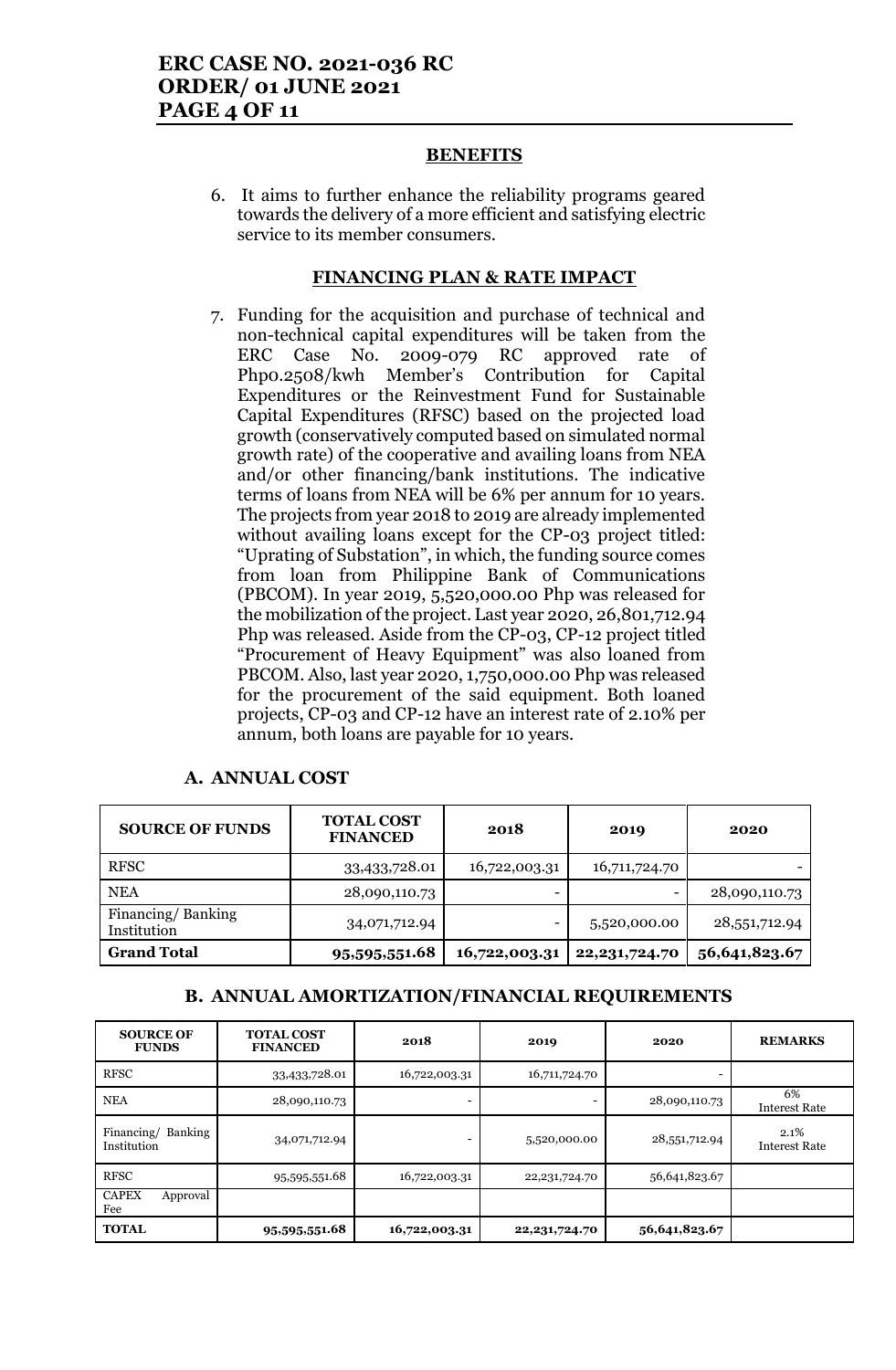# **ERC CASE NO. 2021-036 RC ORDER/ 01 JUNE 2021 PAGE 5 OF 11**

#### **C. REVENUE FROM ERC APPROVED MCC**

| <b>SOURCE OF FUNDS</b>                    | <b>TOTAL</b>   | 2018          | 2019          | 2020          |
|-------------------------------------------|----------------|---------------|---------------|---------------|
| <b>Actual KWHR Sales</b>                  | 174,570,251.13 | 53,275,266.00 | 58,158,751.00 | 63,136,234.13 |
| RFSC rate per KWHR as per<br>ERC approved | 0.2508         | 0.2508        | 0.2508        | 0.2508        |
| <b>Revenue from RFSC</b>                  | 43,610,492.25  | 13,273,510.35 | 14,502,414.38 | 15,834,567.52 |

#### **D. CASH FLOW**

|                                                        | <b>TOTAL</b>  | 2018           | 2019             | 2020          |
|--------------------------------------------------------|---------------|----------------|------------------|---------------|
| Revenue from RFSC                                      | 43,610,492.25 | 13,273,510.35  | 14,502,414.38    | 15,834,567.52 |
| <b>CAPEX</b><br>Plan<br>(Internal<br>Financing / RFSC) | 33,433,728.01 | 16,722,003.31  | 16,711,724.70    |               |
| <b>CAPEX Plan Amortization</b>                         | 62,161,823.67 |                | 5,520,000.00     | 56,641,823.67 |
| <b>CAPEX Approval Fee</b>                              |               |                |                  |               |
| Sub-total CAPEX Plan Cost                              | 95,595,551.68 | 16,722,003.31  | 22, 231, 724. 70 | 56,641,823.67 |
| Previous Loan Amortization                             | 4,119,872.00  | 1,564,800.00   | 2,555,072.00     |               |
| <b>Total CAPEX Cost</b>                                | 99,715,423.68 | 18,286,803.31  | 24,786,796.70    | 56,641,823.67 |
| Net Cash Flow                                          | 6,056,892.24  | (5,013,292.96) | (4,764,382,32)   | 15,834,567.52 |
| ADD: Cash Balance Beg.<br>PHP, Excess/(Shortfall)      |               | 9,916,887.13   | 4,903,594.17     | 139,211.85    |
| Cash Balance Ending, PHP,<br>Excess/(Shortfall)        |               | 4,903,594.17   | 139,211.85       | 15,973,779.37 |

#### **E. RATE IMPACT ANALYSIS**

|                                 |                                                 | 2018          | 2019          | 2020          | 2021          | 2022           | 2023          | Total          |
|---------------------------------|-------------------------------------------------|---------------|---------------|---------------|---------------|----------------|---------------|----------------|
|                                 | Forecasted energy sales, kWh                    | 53,275,266.00 | 58,158,751.00 | 63,136,234.13 | 68,010,462.50 | 72,884,690.88  | 77,758,919.25 | 393,224,323.76 |
|                                 | Cash Balance beginning, Php, excess/(shortfall) | 9.916.887.13  | 4,903,594.17  | 139.211.85    | 15,973,779.37 | 2,657,567.47   | 9,007,943.01  | 9,916,887.13   |
|                                 | <b>CASH INFLOWS</b>                             |               |               |               |               |                |               |                |
|                                 | current year collection @PhP0.2508/kWh          | 13,273,510.35 | 14.502.414.38 | 15,834,567.52 | 17,057,024.00 | 18,279,480.47  | 19,501,936.95 | 98,448,933.67  |
|                                 | loan proceeds from financial institutions, Php  |               | 5,520,000.00  | 56,641,823.67 | 60,219,387.53 | 88,146,904.88  | 42,767,400.00 | 253,295,516.08 |
|                                 | government subsidy (if any), Php                |               |               |               |               |                |               |                |
|                                 | Total Cash Inflows, Php                         | 13.273.510.35 | 20.022.414.38 | 72,476,391.19 | 77,276,411.53 | 106,426,385.35 | 62,269,336.95 | 351,744,449.75 |
| Available cash for disbursement |                                                 | 23,190,397.48 | 24,926,008.55 | 72,615,603.04 | 93,250,190.90 | 109,083,952.82 | 71,277,279.96 | 361,661,336.88 |
|                                 | <b>CASH OUTFLOWS</b>                            |               |               |               |               |                |               |                |
|                                 | CAPEX requirement                               | 16,722,003.31 | 22.231.724.70 | 56,641,823.67 | 86,223,309.93 | 88,146,904.88  | 42,767,400.00 | 312,733,166.49 |
|                                 | old debt (old amortization)                     | 1,564,800.00  | 2,555,072.00  |               |               |                |               | 4,119,872.00   |
|                                 | new amortization (new CAPEX), Php               |               |               |               | 4,369,313.50  | 11.929.104.93  | 28,084,400.65 | 44,382,819.08  |
|                                 | ERC Permit Fee, Php                             |               |               |               |               |                |               |                |
|                                 | Total Cash Outflows, Php                        | 18,286,803.31 | 24,786,796.70 | 56,641,823.67 | 90,592,623.43 | 100,076,009.81 | 70,851,800.65 | 361,235,857.57 |
|                                 | Cash balance ending, Php, excess/(shortfall)    | 4,903,594.17  | 139.211.85    | 15,973,779.37 | 2,657,567.47  | 9,007,943.01   | 425,479.31    | 425,479.31     |
|                                 | 0.2508<br><b>Existing Reinvestment Fund</b>     |               | 0.2508        | 0.2508        | 0.2508        | 0.2508         | 0.2508        | 0.2508         |
|                                 | Indicative - Additional Rate                    | 0.00          | 0.00          | 0.00          | 0.00          | 0.00           | 0.00          |                |
|                                 | Capex Plan Cost Cash Flow Rate per kWh          | 0.2508        | 0.2508        | 0.2508        | 0.2508        | 0.2508         | 0.2508        | 0.2508         |

#### **COMPLIANCE WITH PRE-FILING AND OTHER DOCUMENTARY REQUIREMENTS**

8. Finally, in compliance with the pre-filing and other documentary requirements under the ERC Rules of Practice and as well as ERC Resolution 26, Series of 2009, PRESCO is submitting herewith the following documents which are being made integral parts hereof, to wit:

|     | Annex   Nature of Document |
|-----|----------------------------|
| No. |                            |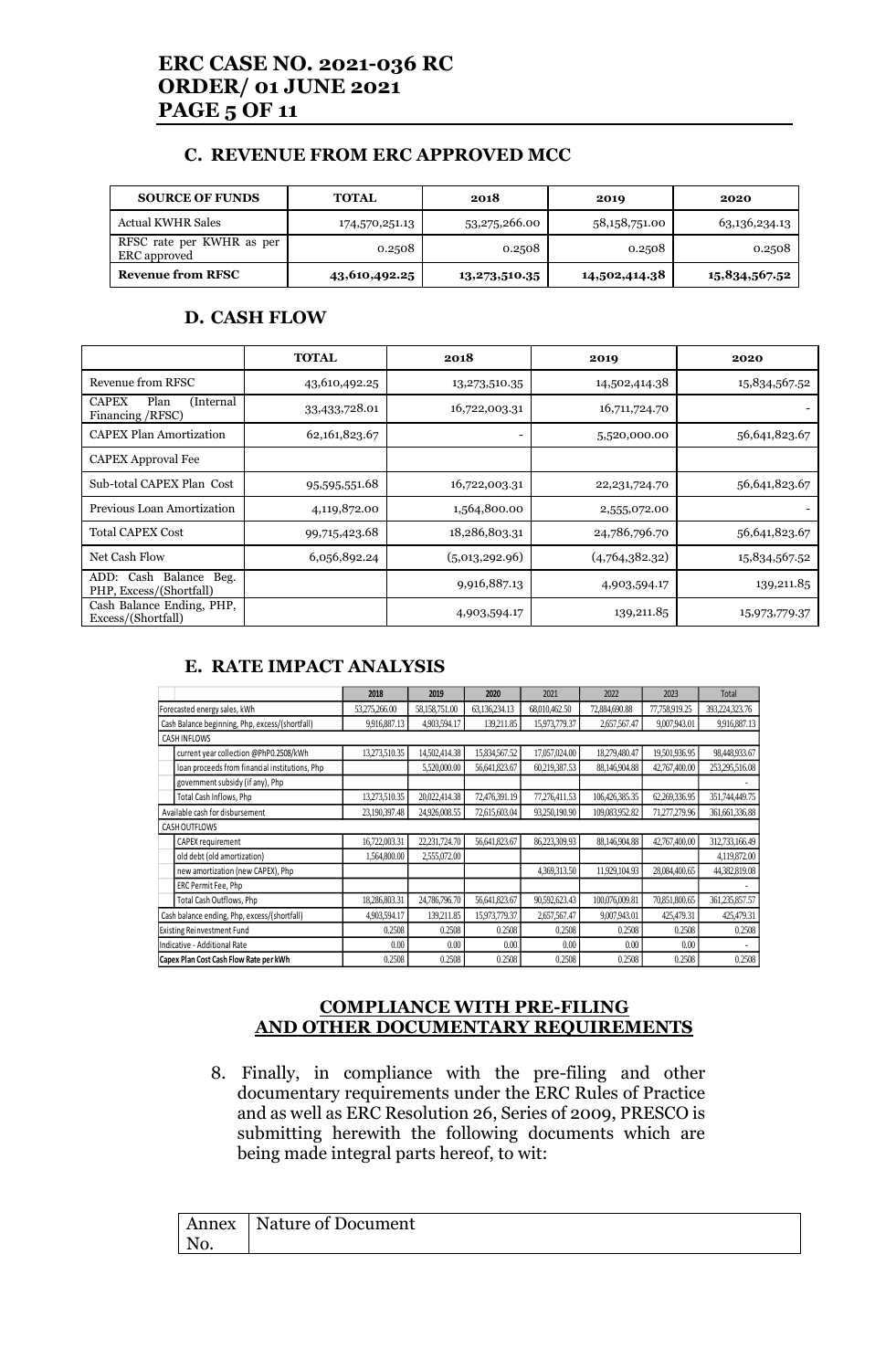## **ERC CASE NO. 2021-036 RC ORDER/ 01 JUNE 2021 PAGE 6 OF 11**

|               | PRESCO Board Resolution approving the application and authorizing    |
|---------------|----------------------------------------------------------------------|
| A             | its                                                                  |
|               | General Manager to sign and execute the required documents.          |
|               | Proof of Furnishing copies of the application to the Offices of the  |
| B             | Governor and Sanguniang Panlalawigan of Pampanga and Offices of      |
|               | the Mayor and Sanguniang Panlungsod or Bayan of Mexico               |
| $\mathcal{C}$ | Publication of the Application in a newspaper of general circulation |
|               | within PRESCO franchise area.                                        |
| D             | Affidavit of publication from the editor-in-chief or duly authorized |
|               | representative of the publisher.                                     |

#### PRAYER

WHEREFORE, premises considered, it is respectfully prayed to the Honorable Commission to render a decision approving the following:

Proposed Capital Project in the total amount of Php91,216,022.61;

In view of the need to immediately implement the various projects which are necessary to replace the old equipment and to acquire new or additional materials and equipment.

Other relief/s just and equitable in the premises are likewise prayed for.

Finding the said *Application* to be sufficient in form with the required fees having been paid, the Commission hereby sets the same for determination of compliance with the jurisdictional requirements, expository presentation, Pre-trial Conference, and presentation of evidence on the following dates and online platform for the conduct thereof, pursuant to Resolution No. 09, Series of 2020,<sup>1</sup> dated 24 September 2020:

| Date                                                                                | <b>Platform</b>                                        | <b>Activity</b>                                                                                                 |
|-------------------------------------------------------------------------------------|--------------------------------------------------------|-----------------------------------------------------------------------------------------------------------------|
| <b>17 August 2021</b><br>(Tuesday) at nine<br>o'clock in the morning<br>(9:00 A.M.) | <b>Microsoft</b><br><b>Teams</b><br><b>Application</b> | Determination of<br>Compliance with the<br>Jurisdictional<br>Requirements and<br><b>Expository Presentation</b> |

<sup>&</sup>lt;sup>1</sup> A Resolution Adopting the Guidelines Governing Electronic Applications, Filings and Virtual Hearings Before the Energy Regulatory Commission.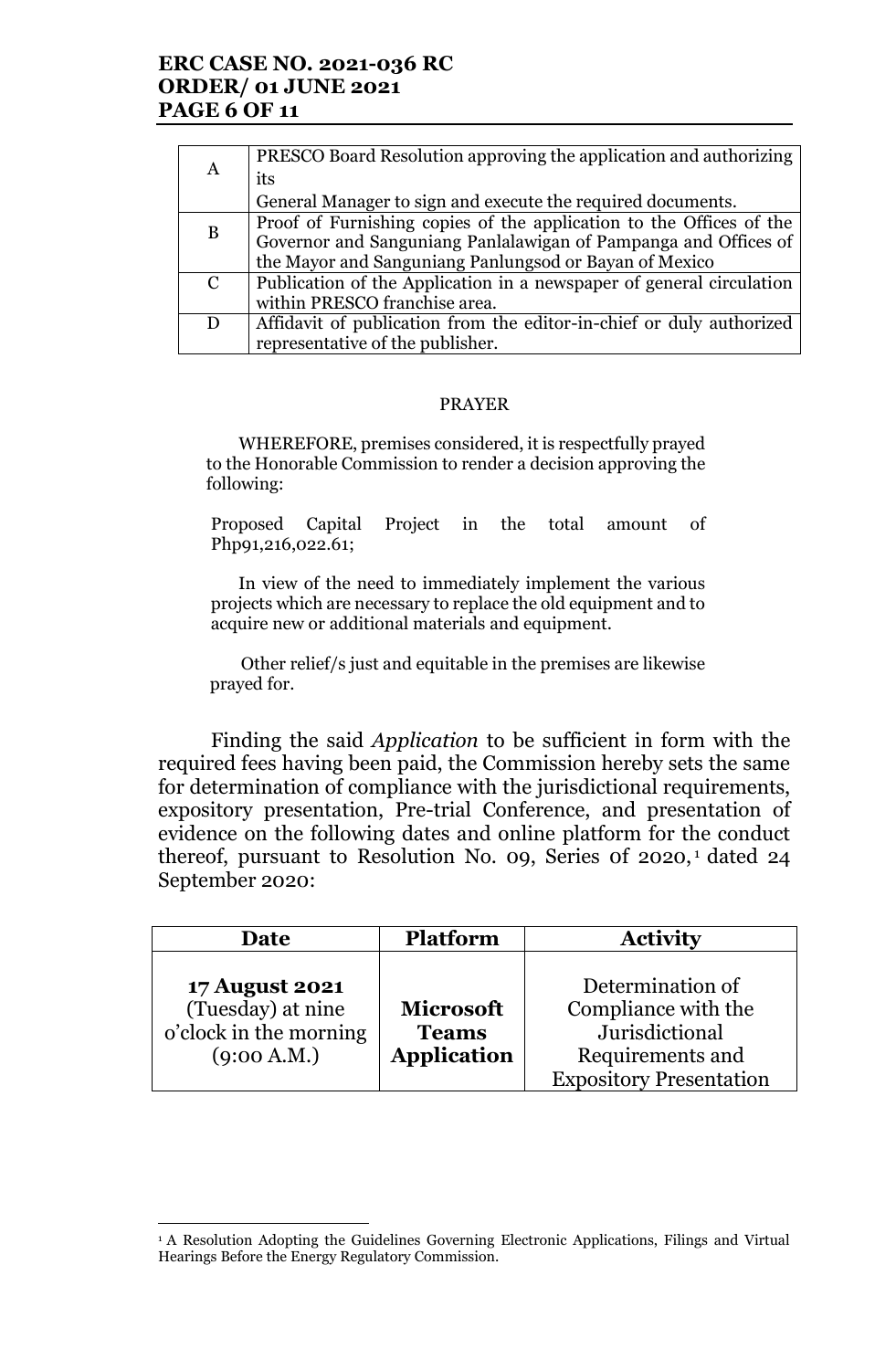# **ERC CASE NO. 2021-036 RC ORDER/ 01 JUNE 2021 PAGE 7 OF 11**

| Date                                                                                | <b>Platform</b> | <b>Activity</b>                                             |
|-------------------------------------------------------------------------------------|-----------------|-------------------------------------------------------------|
| <b>24 August 2021</b><br>(Tuesday) at nine<br>o'clock in the morning<br>(9:00 A.M.) |                 | Pre-trial Conference and<br><b>Presentation of Evidence</b> |

Accordingly, PRESCO is hereby directed to host the virtual hearings at its **Principal Office in Anao, Mexico, Pampanga,** as the designated venue for the conduct thereof, and ensure that the same is open to the public and the community quarantine guidelines are observed at all times. Moreover, Applicant shall guarantee that, during the conduct of the Expository Presentation, the participation of the public shall not be impaired.

# **RELATIVE THERETO**, PRESCO is hereby directed to:

- 1) Cause the publication of the attached *Notice of Virtual Hearing* in two (2) newspapers of nationwide circulation in the Philippines at its own expense, twice (2x) within two (2) successive weeks, the dates of publication not being less than seven (7) days apart and the date of the last publication to be made not later than ten (10) days before the date of the scheduled initial hearing;
- 2) Furnish with copies of this *Order* and the attached *Notice of Virtual Hearing* the Offices of the Provincial Governor, the Mayors and the Local Government Unit (LGU) legislative bodies within PRESCO's franchise area for the appropriate posting thereof on their respective bulletin boards;
- 3) Inform the consumers within the franchise area, by any other means available and appropriate, of the filing of the *Application*, its reasons therefor, and of the scheduled virtual hearings thereon;
- 4) Furnish with copies of this *Order* and the attached *Notice of Virtual Hearing*, the Office of the Solicitor General (OSG), the Commission on Audit (COA), and the Committees on Energy of both Houses of Congress. They are hereby requested, if they so desire to send their duly authorized representatives and attend the scheduled hearings; and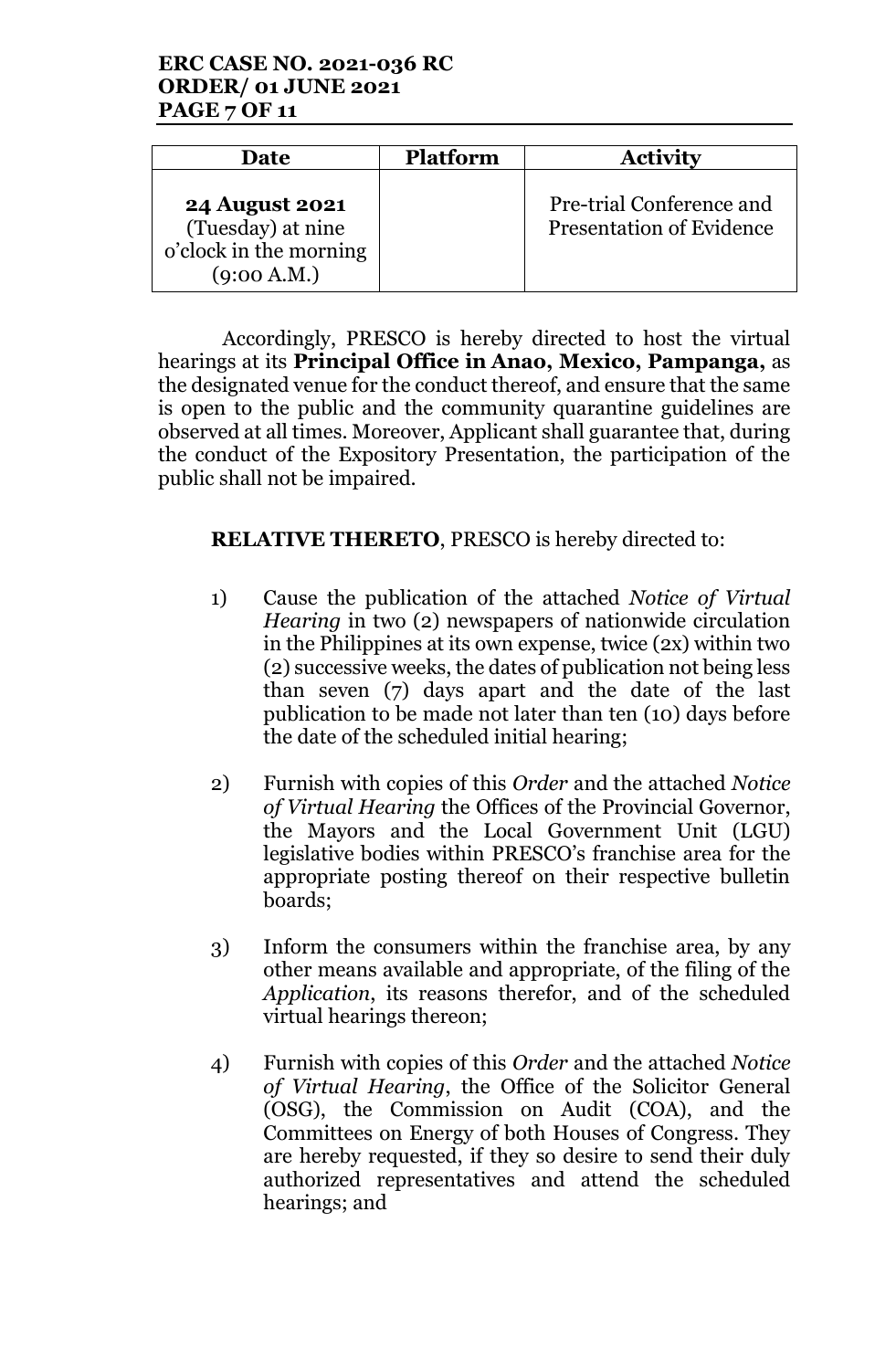5) Furnish with copies of the *Application* and its attachments, all those making requests therefor, subject to the resolution of the prayer for confidential treatment of information, if any, and reimbursement of reasonable photocopying costs. <sup>3</sup>

Within five (5) calendar days prior to the date of the initial virtual hearing, Applicant must submit to the Commission via electronic mail  $(e-mail)$  at docket@erc.ph, copy furnish the Legal Service through legal@erc.ph, the scanned copies of its written compliance with the aforementioned jurisdictional requirements attaching therewith, methodically arranged and duly marked, the following:

- 1) The evidence of publication of the attached *Notice of Virtual Hearing* consisting of affidavits of the Editors or Business Managers of the newspapers where the said *Notice of Virtual Hearing* was published, and the complete issues of the said newspapers;
- 2) The evidence of actual posting of this *Order* and the attached *Notice of Virtual Hearing* consisting of certifications issued to that effect, signed by the aforementioned Governor, Mayors and LGU legislative bodies or their duly authorized representatives, bearing the seals of their offices;
- 3) The evidence of other means employed by PRESCO to inform the consumers within its franchise area of the filing of the *Application*, its reasons therefor, and of the scheduled hearings thereon;
- 4) The evidence of receipt of copies of this *Order* and the attached *Notice of Virtual Hearing* by the OSG, the COA, and the Committees on Energy of both Houses of Congress;
- 5) The evidence of receipt of copies of the *Application* and its attachments by all those making requests therefor, if any; and
- 6) Such other proof of compliance with the requirements of the Commission.

Moreover, PRESCO is hereby required to post on its bulletin boards, the scanned copies of the foregoing jurisdictional requirements, together with the newspaper publications and certifications issued by the concerned Office of the Mayors, Provincial

<sup>3</sup> For the e-mail address of the applicants, please see Page 11.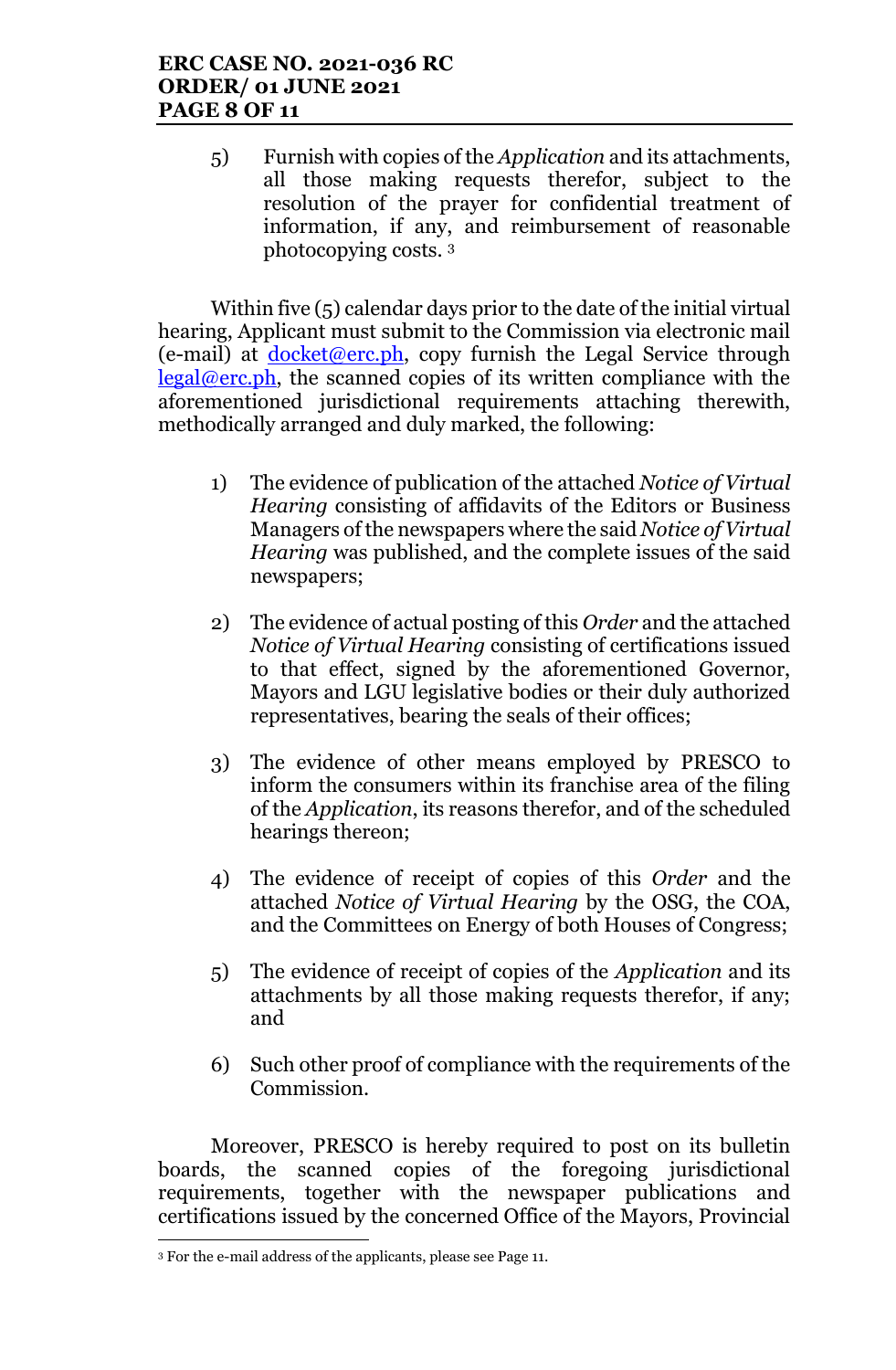## **ERC CASE NO. 2021-036 RC ORDER/ 01 JUNE 2021 PAGE 9 OF 11**

Governor and Local Legislative Bodies, and to submit proof of posting thereof.

PRESCO and all interested parties are also required to submit via e-mail at <u>docket@erc.ph</u>, copy furnish the Legal Service through  $legal@erc.ph$ , at least five  $(5)$  calendar days before the date of the scheduled virtual hearing and Pre-trial Conference, their respective Pre-Trial Briefs containing, among others:

- 1) A summary of admitted facts and proposed stipulation of facts;
- 2) The issues to be tried or resolved;
- 3) The documents or exhibits to be presented, stating the purposes and proposed markings therefor, which should also be attached to the Pre-trial Brief; and
- 4) The number and names of the witnesses, with their written testimonies in a Judicial Affidavit form attached to the Pretrial Brief.

PRESCO must ensure that all the documents or exhibits proposed to be presented have already been duly submitted to the Commission at least five (5) calendar days before the date of the scheduled initial virtual hearing and Pre-trial Conference pursuant to the preceding paragraph.

Failure of PRESCO to comply with the above requirements within the prescribed period shall be a ground for cancellation of the scheduled hearings, and the resetting of which shall be six (6) months from the said date of cancellation.

PRESCO must also be prepared to make an expository presentation of the instant *Application*, aided by whatever communication medium that it may deem appropriate for the purpose, in order to put in plain words and explain, for the benefit of the consumers and other concerned parties, the nature of the *Application* with relevant information and pertinent details substantiating the reasons and justifications being cited in support thereof.

PRESCO is hereby directed to file a copy of its Expository Presentation via e-mail at docket@erc.ph, copy furnish the Legal Service through  $\frac{\text{legal@erc.ph}}{\text{leaf@erc.ph}}$ , at least five (5) calendar days prior to the scheduled virtual hearing. PRESCO shall also be required, upon the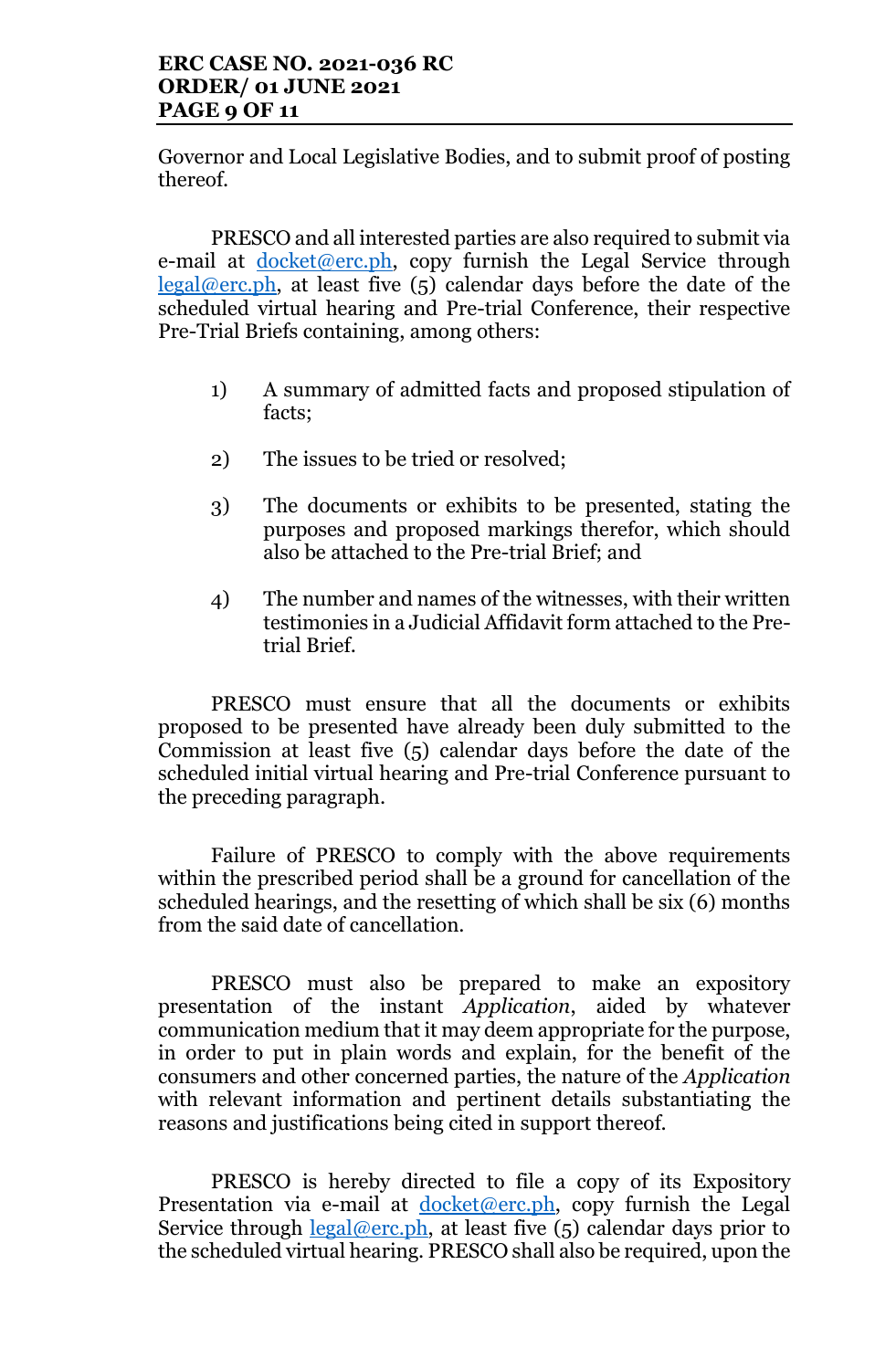### **ERC CASE NO. 2021-036 RC ORDER/ 01 JUNE 2021 PAGE 10 OF 11**

request of any stakeholder, to provide an advance copy of its expository presentation, at least five (5) calendar days prior to the scheduled virtual hearing.

Any interested stakeholder may submit its comments and/or clarifications at least one (1) calendar day prior to the scheduled virtual hearing, via e-mail at  $d$ ocket@erc.ph, copy furnish the Legal Service through legal@erc.ph. The Commission shall give priority to the stakeholders who have duly submitted their respective comments and/or clarifications, to discuss the same and propound questions during the course of the expository presentation.

PRESCO is hereby directed to submit, either through personal service, registered or ordinary mail/private courier, one (1) set of the original or certified true hard/printed copy/ies of its Jurisdictional Compliance, Expository Presentation, Pre-trial Brief, and Judicial Affidavit/s of witness/es, within five (5) working days from the date that the same were electronically submitted, as reflected in the acknowledgment receipt e-mail sent by the Commission. Similarly, all interested parties who filed their Petition for Intervention or Opposition are required to submit the hard/printed copy thereof within the same period through any of the available modes of service.

Finally, PRESCO, including its authorized representative/s and witness/es, are hereby directed to provide the Commission, thru legal.virtualhearings@erc.ph, with their respective e-mail addresses upon receipt of this *Order*. The Commission will send the access link/s to the aforementioned hearing platform within five (5) working days prior to the scheduled hearings.

#### **SO ORDERED.**

Pasig City, 01 June 2021.

FOR AND BY AUTHORITY OF THE COMMISSION: **AGNES VST DEVANADERA** *Chairperson and CEO*



LS: ema/arg/mccg.2021-036rc PRESCO IO.doc